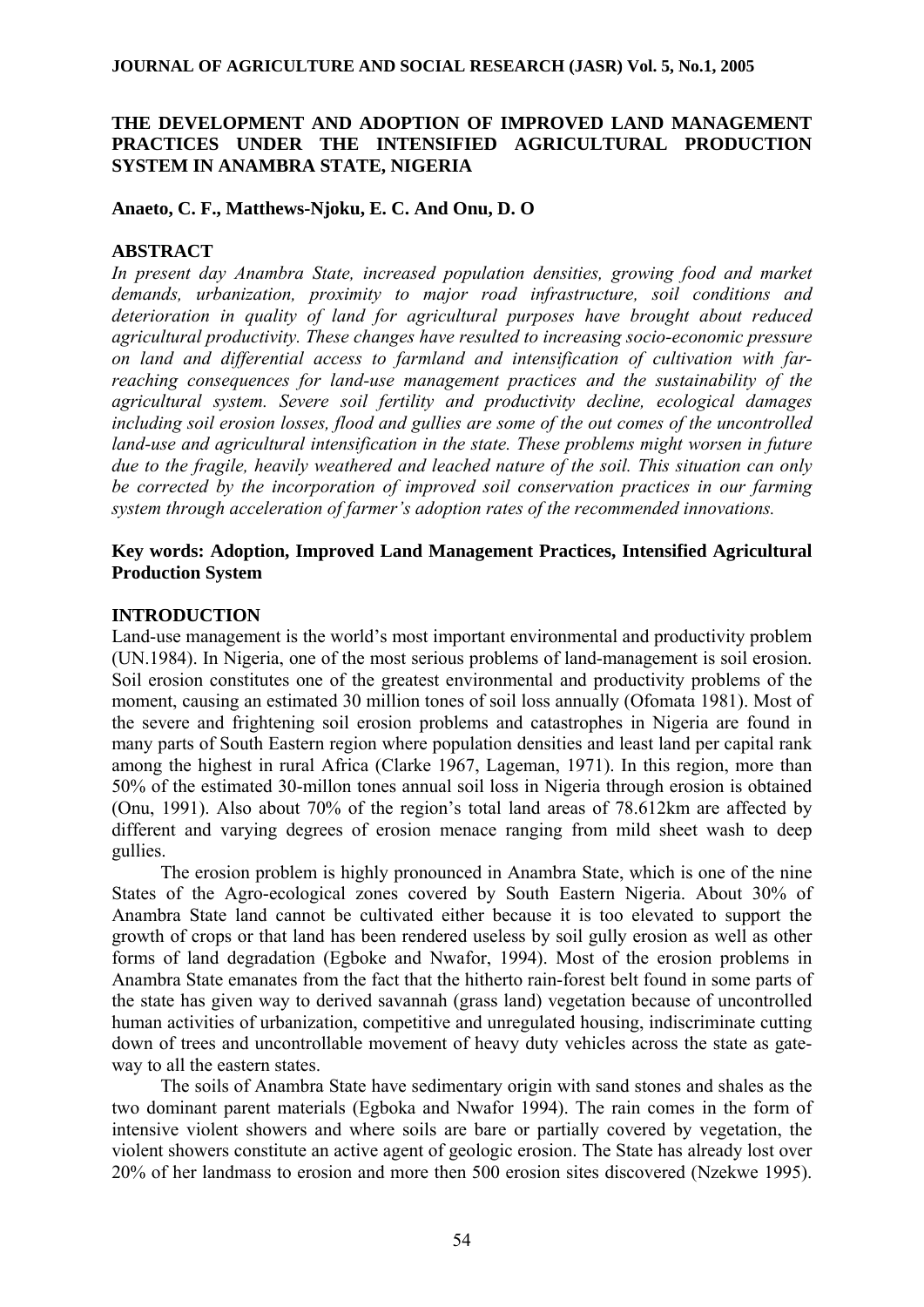The massive soil loss in Anambra State results in severe ecological damage, severe soil fertility depletion, loss of soil structure, decline in agricultural productivity and famine (acute food shortage). Both physical and anthropogenic factors as well as deficient agricultural practices are believed to be responsible for the high erodability of the efforts made to control erosion menace in Anambra State. The focus of this paper therefore is to review different efforts made to control erosion menace in Anambra State and adoption of those efforts or measures with a view to improving Land-use management and agricultural development in Anambra State.

In order to address the agricultural intensification problem and land quality in the State, the Federal Government and State Government as well as some donor agencies have developed policies, programmes and projects aimed at accelerating the adoption, use and development of improved land-use management practices among farmers in Anambra State with a view to sustaining agricultural development. In order to arrest the menace of soil and set the stage for a new approach to land-use and land management, the Anambra State Government after a fresh study of the problem and following its policy of improving the living conditions of both urban and rural dwellers, decided in 1986 to set up a Task Force to handle erosion menace in the in the State.

The task force was charged with the following functions/responsibilities:

- To re-examine previous studies on soil erosion control in Anambra State and work out a phase implementation programme.
- To enlighten the public on causes of erosion and control measures to be taken to prevent or arrest its spread.
- To provide extension services to farmers in respect of proper farming practices for checking sheet erosion menace.
- To monitor regularly and identify incipient erosion sites for prompt remedial measures
- To identify and classify marginal lands which for purposes of conservation will be treated as forest reserves.

The result of these efforts is the development and recommendation to farmers for use through extension services, the following improved soil conservation techniques viz

- Organic/plant residue management
- Correct use of fertilizer
- Crop rotation
- Mulching contouring
- Contour ridging and bounding. (i.e. planting along the contour)
- Strips cropping
- Conventional tillage practices
- Tie mounds/ridges/ploughing,
- Stop wash lines
- Tree planting
- Alley cropping
- Use of leguminous cover crops or grass
- Terracing
- Inter cropping of arable crops with tree crops and similar practices (Anambra State ADP 1991)

Suitable plant species for soil fertility, restoration and erosion control were recommended by the Anambra State task force on erosion to include:

- *Azadirachta indica (Neem)*
- *Berlinia grand flora (Ububa)*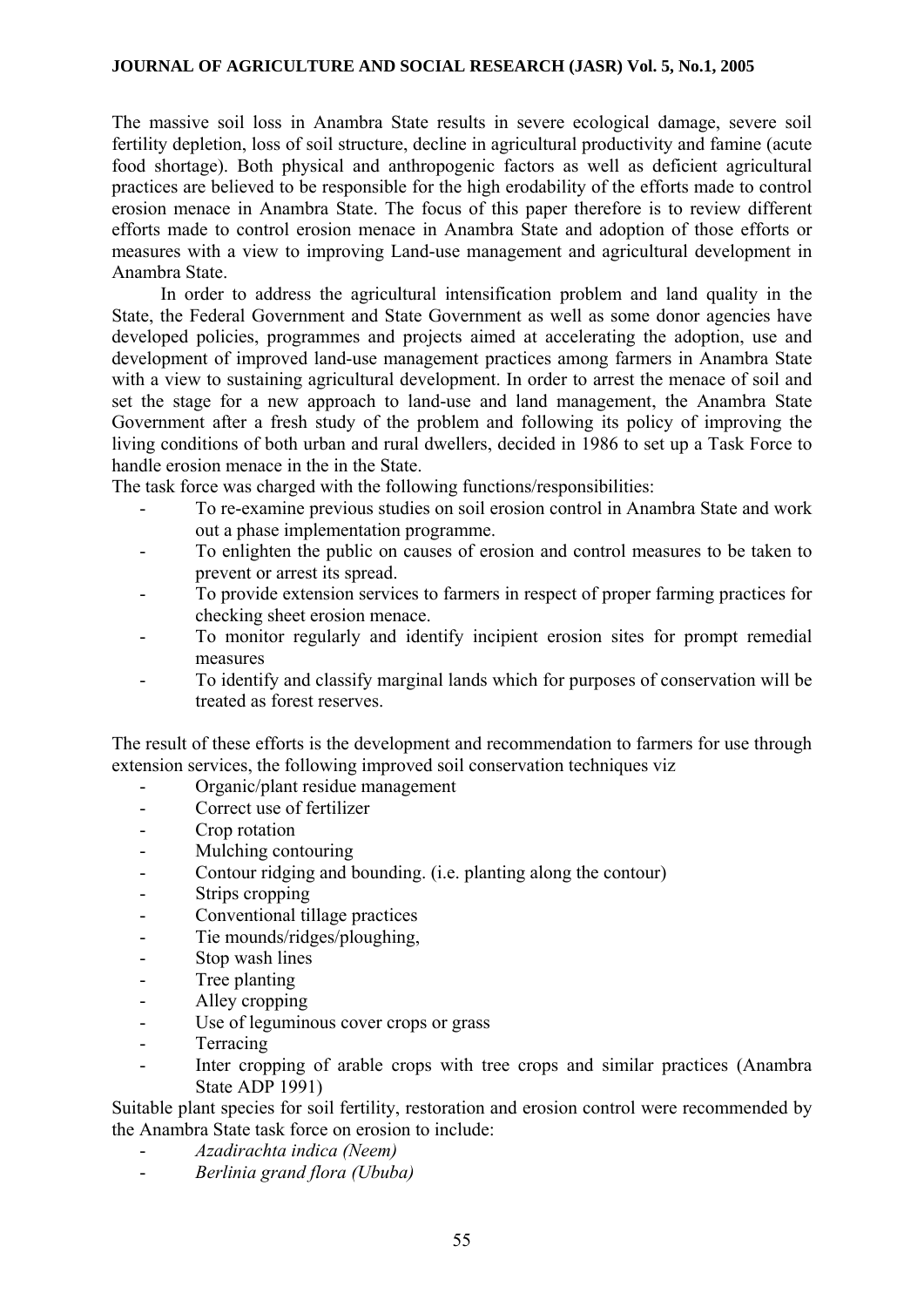- *Cassia Siamea*
- *Casuarine aquisetifolia*
- *Delonix regia (Flam Boyant)*
- *Dialium guineense (icheku)*
- *Erythcophleum Suayeolems (Inyi)*
- *Gliricidia Sepium*
- *Gmelina araborea*
- *Leucaena Leucocephala*
- *Oxytenan there abyssinica (bam boo/Akanya)*
- *Pentaciethra macrophylla (Ukpaka)*
- *Pterocarpus santalinoides (Uturukpa)*
- *Treculia africana (Ukwa)*
- *Acio barteria (araba)*
- *Afzelia bella var. bella (Ule)*
- *Alchornea cordifolia*
- *Anthonotha macrophylla (Ububa ntioke)*
- *Uvania chanae (Ude Ofida)*
- *Calopogonium muauniodies*
- *Centrosema pubescens*
- *Chromolaena odorata (Siam weed)*
- *Mucuna spp.*
- *Stylosanthies oracta*
- *Faspalum notatum*
- *Panicum maximum* 
	- *Pennisetum purpurem (Elephant grass: Achala/Otosi)*

The task force equally recommended the following erosion control measures viz:

- Adopt tree planting as a standard practice especially wherever land is marginal and erosion prone.
- Adopt partial clearing in preparing sites for farming so that useful trees are retained, which will play beneficial roles including nutrient recycling, providing protective cover, stabilizing the soil while at the same time, providing economic products.
- Burning of sites for purpose of farming is destructive to the soil and also bush burning is destructive thus natural forests, plantation and farms should therefore, as a matter of necessity be protected from fire.
- Slashes produced during land clearing should be ploughed back into the soil while fast-growing trees and shrubs should be planted and be used as fodder during the dry season.
- Farming on water catchment areas and steep slopes should be avoided but when absolutely necessary, should be done with contour ridging and bonding in order to conserve moisture and reduce surface run-off. When the slope is long, then it is necessary to employ terraced farming as this also reduces the speed of run-off.
- Avoid farming on such water catchment areas and stream banks in order to prevent silting of streams.
- Avoid farming close to the edge of the roads.
- Adopt alley farming where possible as this serves to stabilize the soil and act as windbreak.
- Adopt inter-cropping of arable crops to ensure that the soils are at all times protected by vegetative cover.
- Trees established to protect sites from erosion must never be cut down for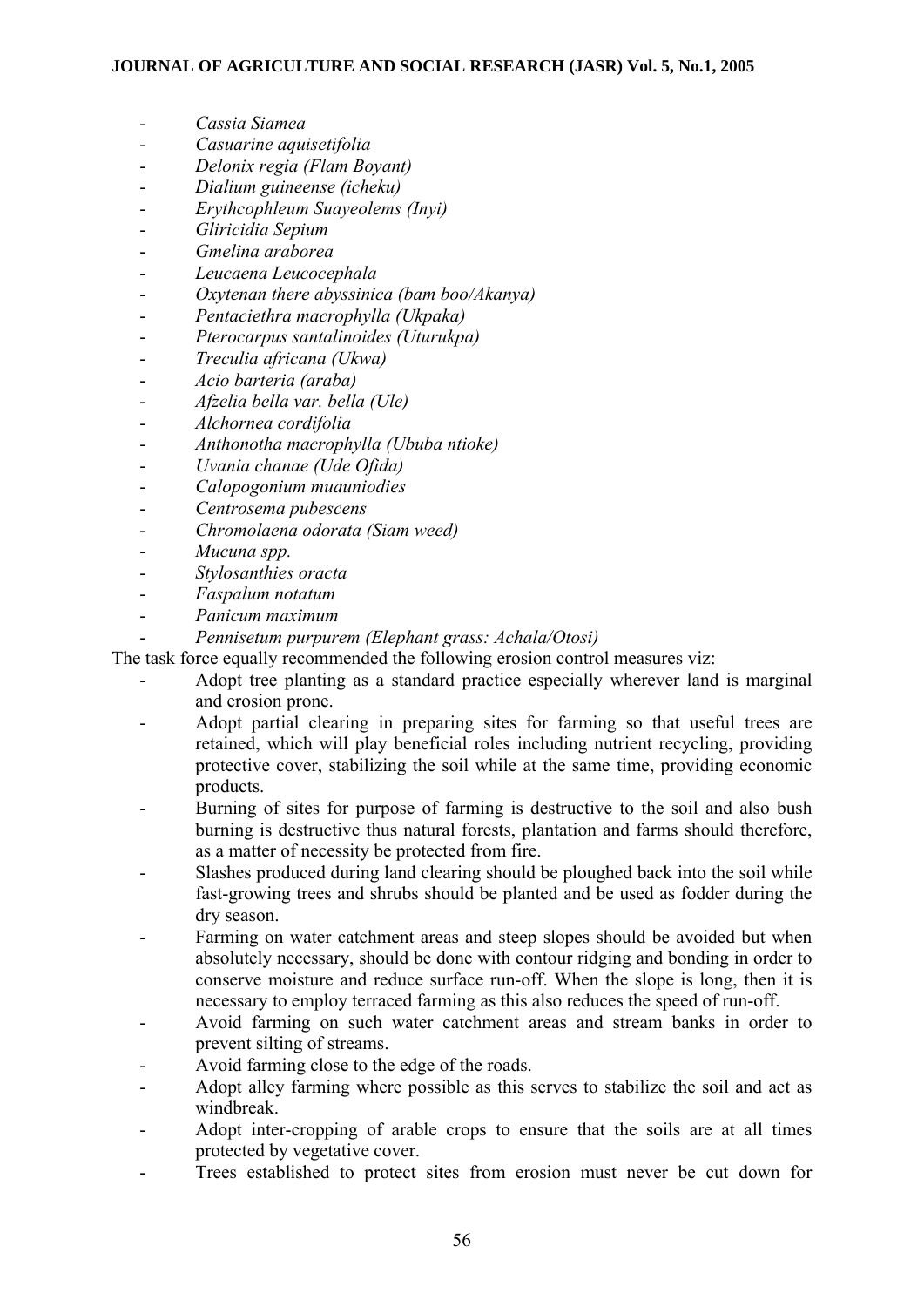firewood; stakes etc except under planned and control forest management.

- Quarrying of sand, gravels and laterite from roadside, flood channels and floor plains must be avoided in erosion-prone areas as these activities open up channels for erosion.
- In all industrial establishments and community projects such as hospitals, schools, markets and roads constructions, adequate soil conservation measures should be taken including adequate drainage channels and other engineering structures, as well as tree planting and grassing of relevant areas with grasses like Vetiver and carpet grass.
- Floodwater from compounds should be allowed to escape as run-off but should be trapped in strategically located soak-away or catch pits (within or outside the compound).
- People living in erosion-prone areas should also channel floodwaters and rain waters from their houses down to the flood plains, streams, rivers or lakes.
- Floodwaters may also be diverted to level ground farmlands where the water is allowed to drain slowly into the surface.
- Do not grade roads as grading loosen the soil for wind and water erosion and lower the elevation of the ground surface.
- Rather fill up the potholes or flood channels with laterite and compact the soil on the road to a hardened mass.
- In building or rebuilding rural roads, raise the ground surface so that water can runoff at the sides.

## **ADOPTION/USE OF SOIL CONSERVATION MEASURES BY FARMERS IN ANAMBRA STATE:**

Over the years, soil erosion/conservation measures aimed at land-use management have been introduced to farmers in Anambra State. According to ministry and ADP sources, methods used in disseminating information on these control measures to farmers include the use of extension staff to teach the farmers, use of radio/television, seminars, exhibitions, handouts, farm visits and personal contacts by farmers with specialists. Adoption of new conservation practices is a function of behavioral change. The initial or fore-most step towards the adoption of a new practice is the knowledge that the innovations are available to the farmers. Adoption may be explained as a decision to make full use of information as the course of action among alternatives. Lion Berger (1960) regards adoption as the full-scale integration of a new idea, product and practice into an on-going operation. Rogers and Shoemaker (1971) believe that it is a mental process through which an individual passes from first knowledge of an innovation to a decision to adopt or reject and to confirmation of this decision by continuous use.

Findings of studies conducted by several researchers including Anaeto (1985), Onu (1990) and Uwakah (1984), found that the significant variables which influence the adoption behaviours of farmers were the education, age, contact with change agents, occupational status, profitability of programmes, farm size, family size, farm income, access to market facilities, characteristics of infrastructure, values, belief, culture and attitudes which every society holds.

The adoption of innovation is a very uneven process, varying geographically from farmer to farmer and region to region or country to country. Rochin (1979) identifies five general types of factors affecting the adoption of new technology by farmers as:

- attributes of the adopter such as technical skills, attitudes towards change and risk, income level, aspirations and confidence.
- Aspect of the technology such as economic profitability, divisibility, complexity,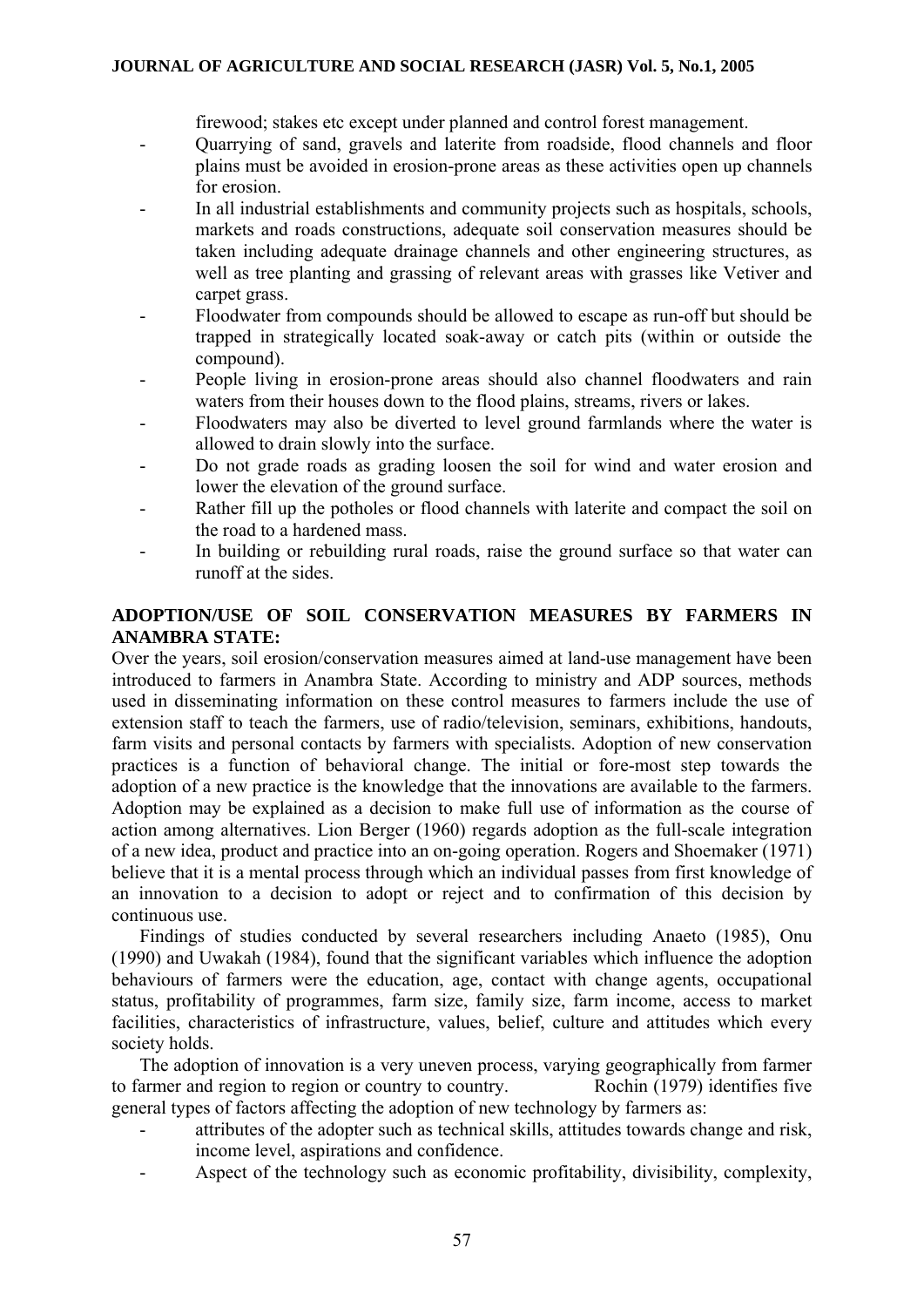communicability and technical appropriateness.

- Characteristics of the economy such as government policy.
- Features of the environment at the farm level such as farm resources constraint and socio-cultural factors.
- Risks and uncertainties.

In line with what Rochin explained, Perrin and Winkleman (1976) and Pachico and Ashby (1983) stated that the location specificity of the performance of new technology is a major factor determining whether farmers adopt and benefit from potential improvement. Pachico and Ashby noted that a farmer considering adoption of new technology faces the real task that it may prove to be unsuited to local consideration. They listed some important agroeconomic consideration, which enter the farmer's calculations as:

- vield stability of the new technology over time.
- Farm size
- Labour in-put
- Returns to land etc.

The findings of Nweke and Akorhe (1983) on the determinants of adoption of new rice technology also support the view that the adoption or rejection of a given technology depends on several factors. First is the profitability of the innovation. Second is the ready availability of the material component and if the farmers have the means to purchase them. They presented that adoption is a function not only for the extension method parse but also of resources available for extension work, of characteristics of farming population, the attributes of the given technology, the availability of the material components as well as the net value of the technologies in the farm production activities.

Much is already known about the effects of the attributes of the sender on the transfer and adoption of innovation. It has therefore, become important to recognize new dimensions in the factors that influence the rate and level of these behavioural change process.

In integrating the theories and research findings of numerous scholars, four groups of variables have been shown to determine the adoption of new technologies such as soil conservation. These factors include:

- Technology factors
- Agronomic factors
- Economic factors
- Social/diffusion types factors

In developing this model, theories and findings of experts like Lionberger (1960), Rogers and Shoemaker (1971), Lagemann (1971), Nweke and Akorhe (1983) Pachico and Ashby (1983) and Leagans (1971) were integrated. The emphasis is placed on the innovation and its attributes and their effects on adoption. It shows that technology attribute, agronomic and economic factors interact with the intervention of extension communication to determine the rates and levels of farm practice adopted. It also shows that exposure to soil conservation information environment is a basic condition affecting farmer's innovation behaviour. It shows also that change can only take place when the individual is made aware that his present situation is at variance with his objectives.

Farmers in Anambra State in the past depended on shifting cultivation or bush fallow system for maintaining the fertility of their farmlands. Presently, such factors as population pressure, land tenure changes, economic constraints, urbanizations, local power relations, farm specific characteristics and ecological constraints have led to changes in farmers' access to farm land consequently these changes have affected land-use patterns and intensification of cultivation with far-reaching influence on the stability of traditional follows and sustainability of agricultural productivity. It is therefore, in view of this that Improved soil conservation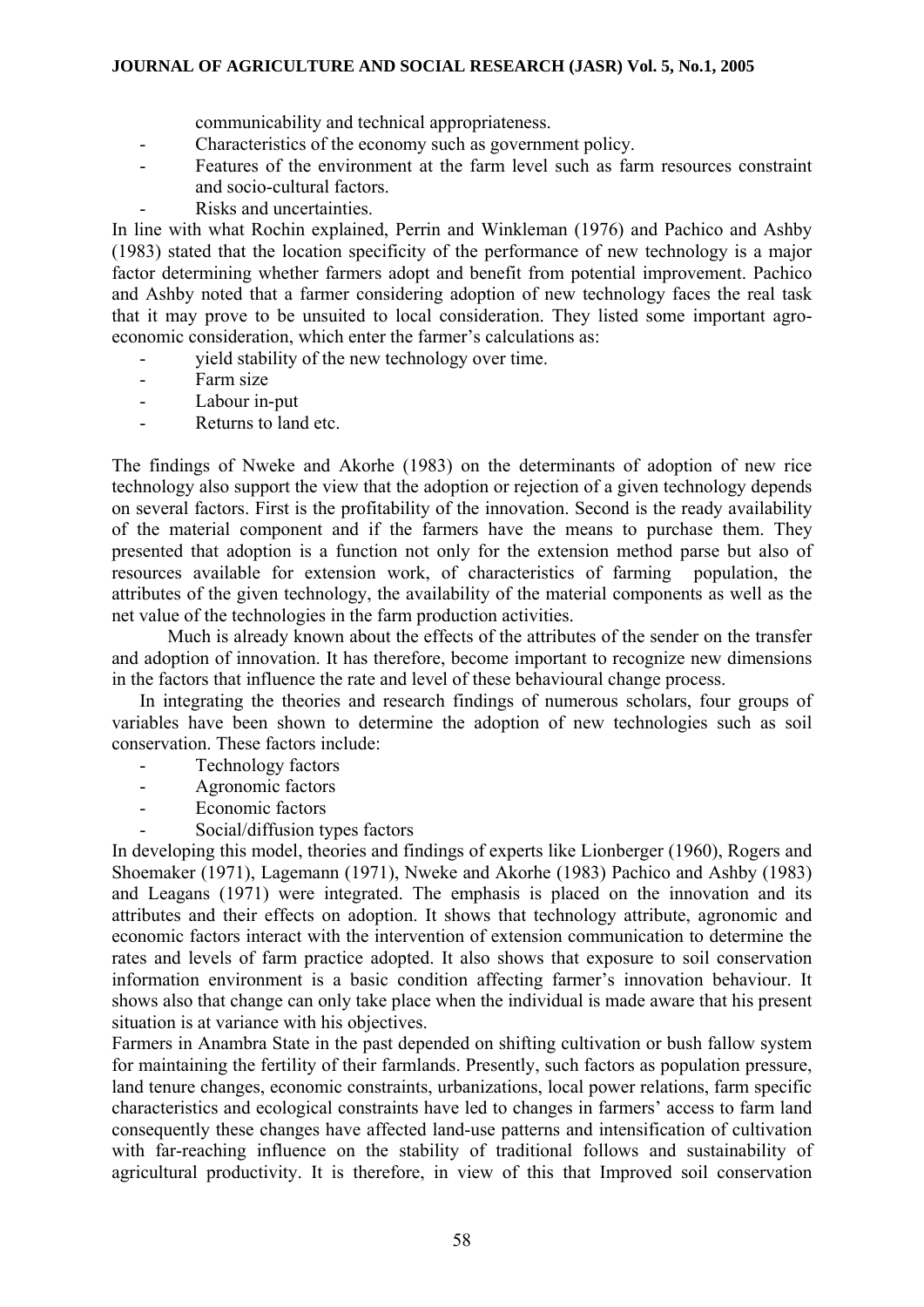technologies were recommended to farmers as protective measure against the destruction of the agricultural production resource base (land) and other related problems of agricultural intensification in Anambra State.

In spite of the favourable soil conservation measures introduced to farmers in Anambra State, studies by Anaeto (2000), Onu (1991), Onwujiobi (1995), had shown that there has not been enough impact on farmers as far as land-use management is concerned. The level of favourable conservation behavioral change is unsatisfactory to cope with the increasing agricultural intensification problems so as to ensure sustainable production system in the long run. It was found that farmers' adoption decisions in Anambra State were associated with their personal and social characteristics, information source use and other socio-cultural factors, land-use intensity indicators, other agro-ecological factors, technological attributes and economic factors.

# **CONCLUSION**

Based on the findings, it was established as follows:

- That severe soil infertility, productivity decline and ecological damages in Anambra State are all as a result of land degradation due to poor soil management.
- That the situation could be checked by the acceptance and adoption of soil management.
- That any policy on agricultural development must consider the special nature of the farmers, their indigenous knowledge (IK) and other factors for it to succeed
- That there is a danger of uncertainty of future production, especially under the tropical conditions of very fragile, heavy leached and weathered soils still uncontrolled up-to-date. This therefore calls for basic need setting for adoption and incorporation of appropriate soil conservation technologies within the faming system in Anambra system is to be ensured.
- That exposure to and frequency of use of information source increased knowledge gain and was crucial in improved soil conservation adoption decisions of farmers.
- That farmers' decisions on adoption of improved soil conservation practices was related to their personal, socio-cultural factors and economic factors.
- That if every one in Anambra State today should start to observe the recommended measures of erosion control and know that Anambra State has no other land mass anywhere in the world, the fight against erosion menace would be won.
- That appropriate land-use and land-management by all will save Anambra State from further devastation by gully erosion and the effort to control existing gullies will yield fruitful results.

# **RECOMMENDATIONS**

Based on the major findings in this study, the following recommendations were made:

- Adequate grants and incentives should be made available to farmer to help them sustain the financial involvement in soil erosion control.
- Soil conservation practices should be designed to suit farmers' situations and needs
- Farmers should be encouraged to form credit and co-operative societies to help themselves.
- Since farmers' evaluation of new technologies in term of desirable, technical, economic, agronomic and social attributes influence their adoption decision; it is therefore, necessary that social, agronomic and economic experts must be constituted into a research team to undertake on immediate study of the farmer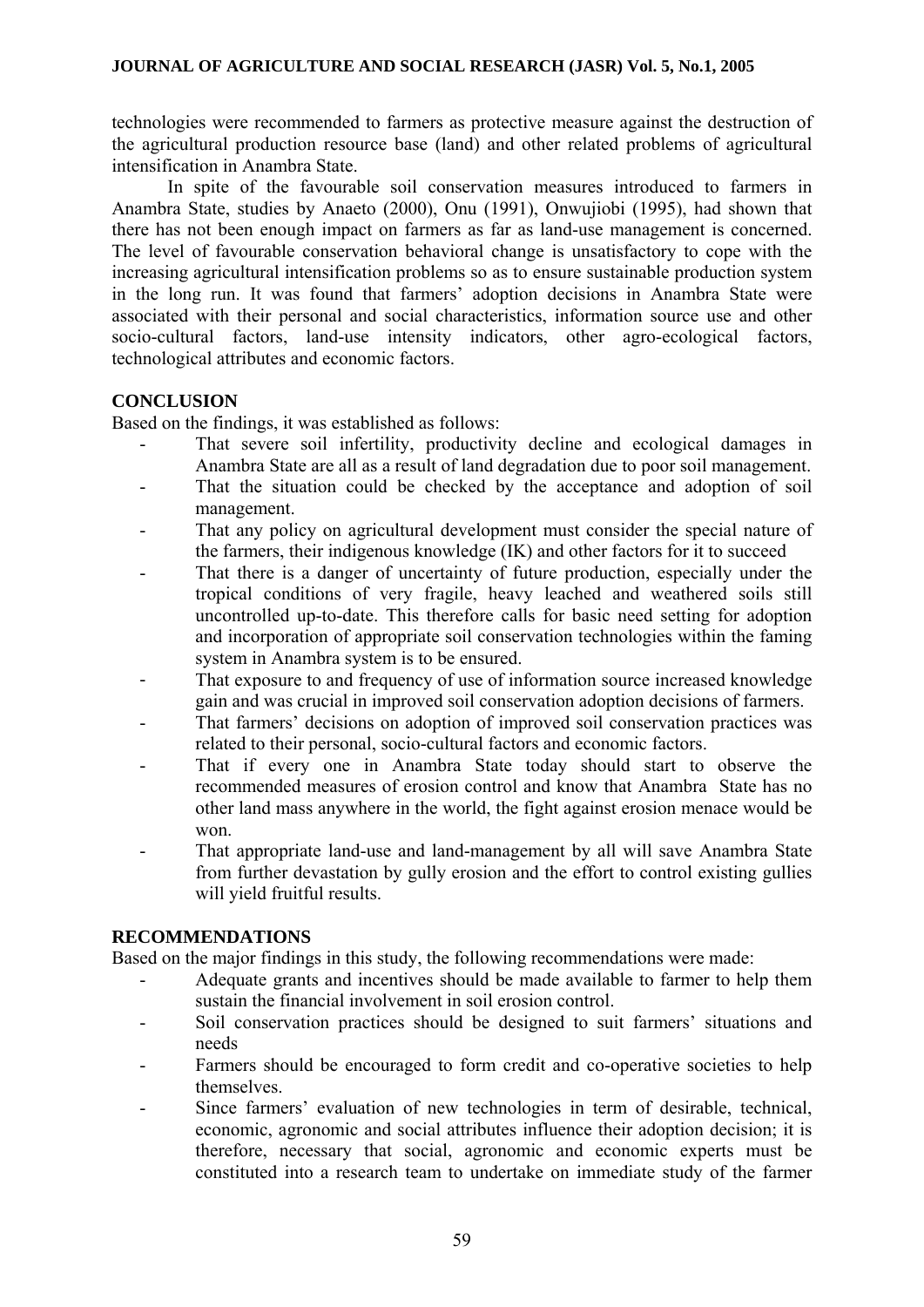adopter clientele.

- The Extension System must be subjected to make it mandatory for the personnel to create relevant and useful demonstration plots for trying out improved soil conservation technologies. This will show farmers the needs for and superiority of the new technologies over their old methods. This therefore, calls for result and method demonstration plots
- The increasing agricultural intensification problems in the state calls for an urgent inventory and documentation of the conditions of agricultural soils of each community and an assessment of necessary technology packages to overcome the problems.
- Government both Federal, States and Local governments should be involved honestly in the fight against erosion.
- Communities/Town Unions should also be involved such that erosion stressed or disaster areas should be allowed to (a) Lie fallow to recover naturally (b) be declared a forest reserve (c) be used as experimental/demonstration plots (d) be planted up with leguminous cover crops.
	- Schools and colleges should be encouraged to set up anti-erosion clubs and they could also plant fruit trees to serve as anti-erosion measure, food items and wind breaks.

#### **REFERENCES**

Anaeto, C.F. (1985): Factor Influencing Farmers Response to Extension Programmes In Ogbaru District of Onitsha L.G.A Anambra State. B. Agric. Project Work UNN. Pg. 16 & 44.

Anaeto,C.F. (2000): The Effect of Anambra State Agric. Extension Service on Farmers Adoption of Improved Soil Conservation Technologies. M.SC. Thesis. FUTO.

Clark, W. C (1967): "From Extensive to Intensive Shifting Cultivation. A Succession from New Guinea" Ethnology 5. Pg 347-359.

Dudal, R. (1982): "Land degradation in word perspective" Journal of soil and water Conservation. 37 (5) Pg. 245-249.

Egboka, B. and Nwafor U.E.J. (1994): River boundary Agric. Lands in Anambra State Agricultural Forum, National Light News paper August  $10^{th}$  P. 11. Guide on Soil Erosion Control in Anambra State (1986) Vol. 1 Anambra State Task Force on Soil Erosion Control.

Lagemann, F. (1971): Traditional Africa Farming Systems in Eastern Nigeria: An Analysis of reactions to increasing population pressure. Welfgorm Verog on Nunchan.

Leagans, J.P. (1971): Extension Education and Modernization in behavioural change in Agriculture. J.P. Leagans and C. P. Loomis (Ed) Cornel University Press Thaca pp 101 - 147

Lion Berger, H.F. (1960): Adoption of New ideas and practices. Iowa State University Press, Ames Iowa. P. 96-97.

Nweke, F.I. and J.A. Akorhe (1983)"Determinants of Adoption of New Technologies Among Small Holders and Implementations for Administration of Transfer